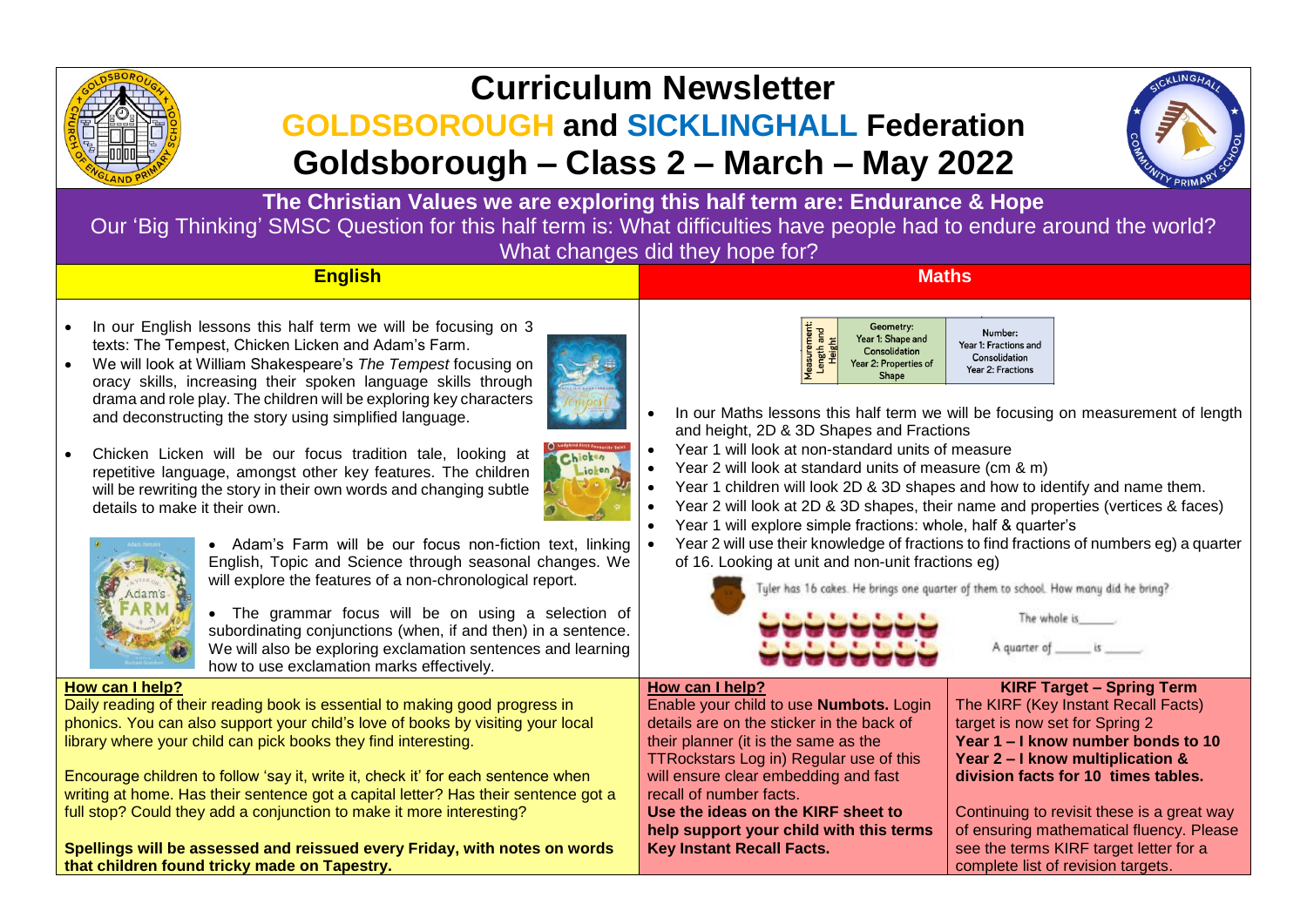# **Curriculum: Key Skills, Knowledge and Enrichment**

# **Topic – Geography Contract P.E. Science P.E. P.E. P.E. P.E. P.E. P.E. P.E. P.E. P.E. P.E. P.E. P.E. P.E. P.E. P.E. P.E. P.E. P.E. P.E. P.E. P.E. P.E. P.E. P.E. P.E.**

# **Our focus is: FARMING**

#### **Skills / Knowledge to be developed:**

**Year 1 pupils will** learn to explain some of the different types of farms, namely arable, livestock & dairy. They will be able to identify some of the key features of a farm and will be able to describe where places are in relation to each other and use this information to draw a map and key. They will also be able to explain what happens on a farm during the 4 different seasons.

**Year 2 pupils will** learn to explain in detail what happens on each type of farm and consider why farms are so important. They will know the difference between rural and urban locations and be able to explain these differences. Children will also be able to explain in detail the affect the seasons have on animal and crop activities.

**Greater Depth Challenges:** Pupils can use their skills and knowledge to explore the impact of environmental changes on farming. Extending their questioning & answering skills.

## **Applied through:**

Geography / English /Art / Computing / Debate



# **How can I help?**

Whilst out on walks with your children take a closer look at the types of crops being grown in the fields. Look out for different types of livestock. Discuss the different types of farms – arable, livestock & diary. When in the supermarket look out for all the

different types of food that come from British farms

**Our focus is:** Living Things and Their Habitats

**Skills / knowledge to be developed:** *\*Scientific Knowledge \*Working Scientifically*

Year 1 will explore and compare the differences between things that are living, dead, and things that have never been alive. They will identify that most living things live in habitats to which they are suited and describe how different habitats provide for the basic



needs of different kinds of animals and plants, and how they depend on each other.



Year 2 will identify and name a variety of plants and animals in their habitats, including microhabitats. They will also be able to describe how animals obtain their food from plants and other animals, using the idea of a simple food chain, and identify and name different sources of food

#### **Greater Depth Challenges:**

The emphasis is on proving and explaining why. For example, suggesting why an arctic fox would find it difficult living in a desert.

#### **Applied through:**

Science lessons. Discussing, understanding and explaining the concepts in detail.

**How can I help?** Discuss questions like:

- Always, sometime or never food chains end with a carnivore.
- Give evidence why a glass bottle was never alive.

**Our focus is:** Dance

## **Skills / knowledge to be developed:**

In dance the children will be exploring ways of travelling and movement through dance using simple movement



patterns. They will perform simple choreographed dances to others. Pupils will establish sequences of actions and skills which have a clear beginning, middle and ending, move to music, copy dance moves and move safely in a space

**Greater Depth Challenges:** Pupils will be able to compare feelings and emotions different movements and speeds are creating. They will also begin to link movements together to create a fluent dance phrase.

## **Applied through:**

PE / Games. Children will develop their techniques for movement and combine movements to make sequences.

# **How can I help?**

Please ensure that children have both an outdoor and indoor kit in school (including trainers) **for the whole week** as other indoor and outdoor sessions might take place at alternative times. Please make sure the children have warm clothes for outdoor PE as we will always endeavour to be outside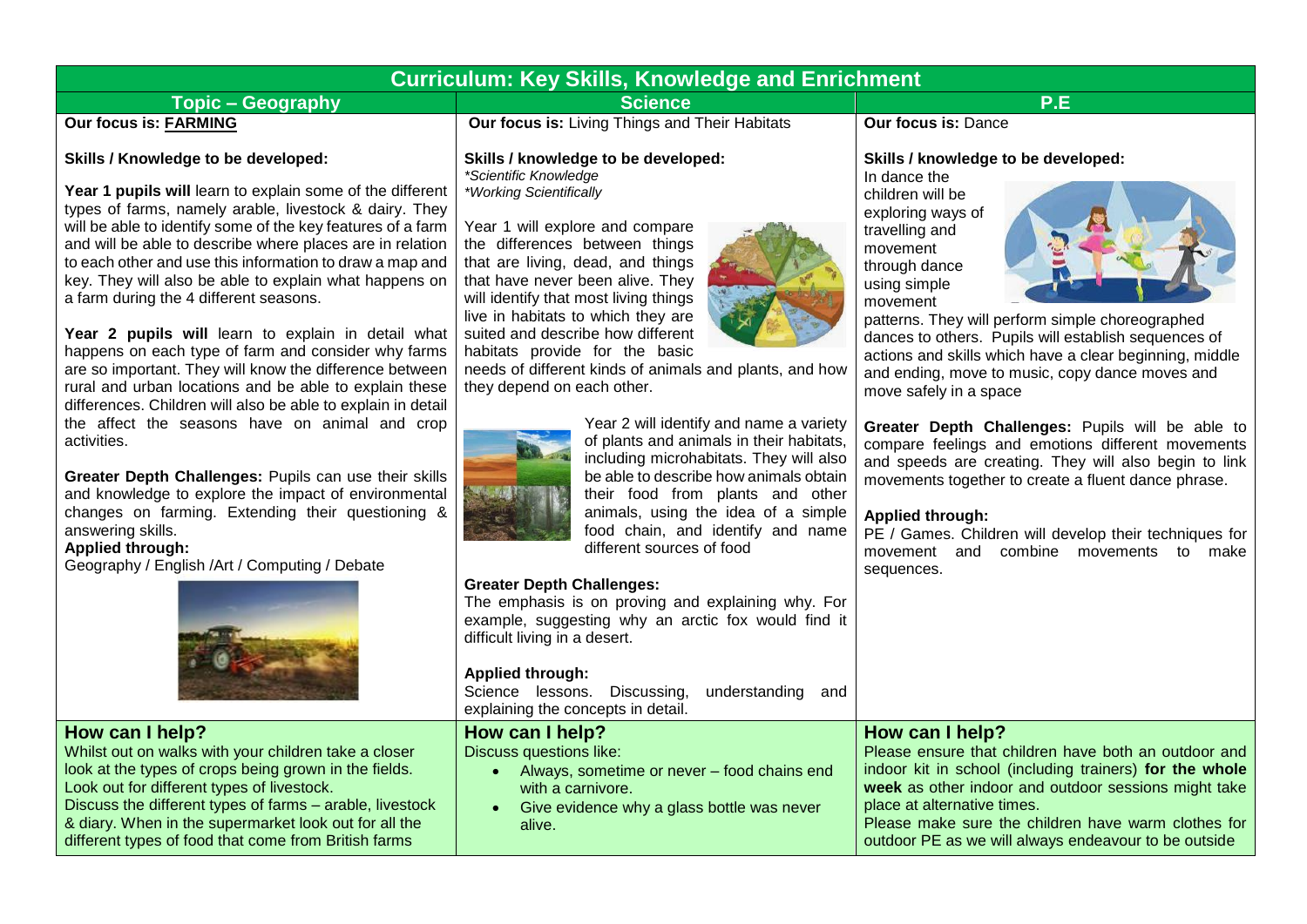| <b>Curriculum: Key Skills, Knowledge and Enrichment</b>                                                                                                                                                                                                                                                                                                                                                                                                                                                                                                                                                                       |                                                                                                                                                                                                                                                                                                                                                                                                                                                                                                                                                                                                                                                                                                                                                                                                                                                                                                                                                                 |                                                                                                                                                                                                                                                                                                                                                                                                                                                                                                                                                                                                                                                                                                                          |                                                                                                                                                                                                                                                                                                                                                                                                                                                                                                                                                                                                                                                                                                                                                              |  |
|-------------------------------------------------------------------------------------------------------------------------------------------------------------------------------------------------------------------------------------------------------------------------------------------------------------------------------------------------------------------------------------------------------------------------------------------------------------------------------------------------------------------------------------------------------------------------------------------------------------------------------|-----------------------------------------------------------------------------------------------------------------------------------------------------------------------------------------------------------------------------------------------------------------------------------------------------------------------------------------------------------------------------------------------------------------------------------------------------------------------------------------------------------------------------------------------------------------------------------------------------------------------------------------------------------------------------------------------------------------------------------------------------------------------------------------------------------------------------------------------------------------------------------------------------------------------------------------------------------------|--------------------------------------------------------------------------------------------------------------------------------------------------------------------------------------------------------------------------------------------------------------------------------------------------------------------------------------------------------------------------------------------------------------------------------------------------------------------------------------------------------------------------------------------------------------------------------------------------------------------------------------------------------------------------------------------------------------------------|--------------------------------------------------------------------------------------------------------------------------------------------------------------------------------------------------------------------------------------------------------------------------------------------------------------------------------------------------------------------------------------------------------------------------------------------------------------------------------------------------------------------------------------------------------------------------------------------------------------------------------------------------------------------------------------------------------------------------------------------------------------|--|
| <b>French</b>                                                                                                                                                                                                                                                                                                                                                                                                                                                                                                                                                                                                                 | <b>Music</b>                                                                                                                                                                                                                                                                                                                                                                                                                                                                                                                                                                                                                                                                                                                                                                                                                                                                                                                                                    | <b>PSHE / Wellbeing</b>                                                                                                                                                                                                                                                                                                                                                                                                                                                                                                                                                                                                                                                                                                  | <b>R.E.</b>                                                                                                                                                                                                                                                                                                                                                                                                                                                                                                                                                                                                                                                                                                                                                  |  |
| <b>Our focus is: Colours</b><br>rouge<br>Y1- identify 7 colours: red, blue, green,<br>yellow, orange, white, black<br>Y2-correctly say the 7 colours from<br>Year 1 plus 3 more colours: brown,<br>pink, grey<br>Skills / knowledge to be developed:<br>Respond to a range of songs and rhymes,<br>following the written words.<br>Recognise and respond to simple class<br>instructions eg) sit down - assieds-toi<br>Line $up$ – file d'attente<br>Use the French for colours<br><b>Applied through:</b><br>Answering the register on a morning in<br>French, singing songs in French and<br>following simple instructions. | Our focus is: Zootime by Joanna<br><b>Mangona</b><br>Skills / knowledge to be developed:<br><b>Listen and Appraise</b><br><b>Musical Activities</b><br>Perform the Song<br><b>Songs Explored:</b><br>Zootime by Joanna Mangona<br>Kingston Town byUB40<br>Shine by ASWAD<br>I.G.Y. by Donald Fagen<br>Feel Like Jumping by Marcia Griffiths<br>I Can See Clearly Now by Jimmy Cliff<br><b>Applied through:</b><br>*Musical Games: Find the pulse, listen to<br>the rhythm and clap back. Listen and<br>sing back with added vocal warm-ups<br>*Play Instruments with the Song:<br>With or Without Notation: The notes the<br>children will be using on glockenspiel<br>are: Easy part - D and C Medium part -<br>G, F and C<br>*Compose with the Song: Using your<br>instruments<br>Children will begin to compose their own<br>accompaniments to the song.<br>*Performing the Compositions<br>The children will perform their<br>compositions in small groups. | Our focus is: My Healthy Lifestyle<br>Skills / knowledge to be developed:<br>The children will know the importance of<br>personal hygiene and be able to wash my<br>hands properly, regularly wash my body<br>and clean my teeth twice a day.<br>They will also understand what physical<br>and mental health means and that all<br>humans have it.<br>They will know how to keep their body<br>healthy through being active, healthy<br>eating, getting enough rest, dental health,<br>sun protection and looking after my<br>emotional wellbeing<br>Greater Depth Challenge: Plan a<br>healthy eating and exercise routine for<br>someone their age.<br>Applied through: Discussion / Circle<br>time/debate/Relax Kids | <b>Our focus is: Christianity</b><br>*What makes a place sacred? (Church<br>focus)<br>*Easter<br>Skills / knowledge to be developed:<br>Children will be able to identify special<br>symbols found in a place where people<br>worship and be able to say something<br>about what the symbols mean and how<br>they are used.<br>Pupils will be able to talk about ways in<br>which the symbols and objects used in<br>churches, show what people believe.<br>They will also describe some of the ways<br>in which people use music in worship.<br><b>Greater Depth Challenge:</b><br>Pupils are able to debate and discuss<br>different possibilities to questions posed.<br><b>Applied through:</b><br>Lessons, discussion, debate and a visit<br>to church. |  |
| How can I help?<br>Watch with your child:<br>https://www.youtube.com/watch?v=YqeL<br>4CFluWQ                                                                                                                                                                                                                                                                                                                                                                                                                                                                                                                                  | How can I help?<br>Explore different songs written by the<br>same artists we are using.<br>Words children need to know:<br>Keyboard, bass, guitar, percussion,<br>trumpets, saxophone, pulse, rhythm,<br>pitch, perform, audience, rap, improvise,<br>dynamics, tempo                                                                                                                                                                                                                                                                                                                                                                                                                                                                                                                                                                                                                                                                                           | How can I help?<br>Talk with your child and explore<br>resources such as;<br>https://www.youtube.com/watch?v=J85J<br>T6c1LYU<br>which looks at conflict resolution.                                                                                                                                                                                                                                                                                                                                                                                                                                                                                                                                                      | How can I help?<br>Look at the special celebration of Easter<br>in different countries around the world.<br>Explore websites such as:<br>https://www.youtube.com/watch?v=-<br><b>KVXRa6Lkxs</b>                                                                                                                                                                                                                                                                                                                                                                                                                                                                                                                                                              |  |